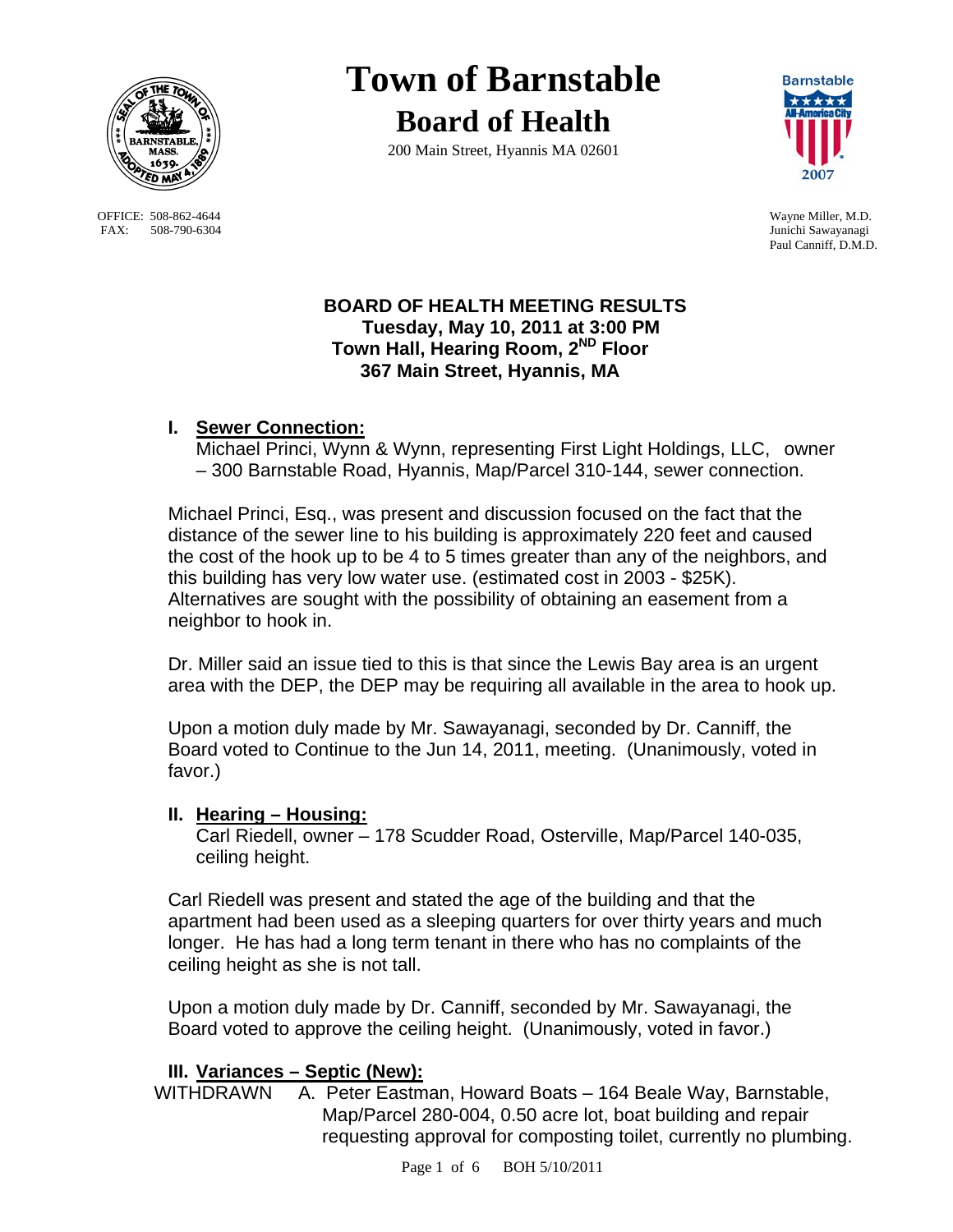Peter Eastman had supplied the Board with a letter from the Barnstable Yacht Club next door stating they are granted permission to use the toilet facilities there.

Dr. Miller said he was interested in having the letter also state that Howard Boats would only operate during the hours which the Yacht Club is open. Mr. McKean will speak with Mr. Eastman.

POSTPONED B. Peter Sullivan, Sullivan Engineering representing C. William UNTIL BOH Carey, owner - 986 Sea View Avenue, #A, Osterville, Map/ JUN 14, 2011 Parcel 091-002, 2.72 acre parcel, proposal to grandfather four bedroom without installing new septic system.

#### **IV. I/A Monitoring:**

Jerome Goldstein, owner – 199 Meadow Lane, West Barnstable, Map/Parcel 134-018-001, requesting a reduction in monitoring.

The tests of eight monitoring results submitted to the Board met with their approval for a reduction in monitoring.

Upon a motion duly made by Dr. Canniff, seconded by Mr. Sawayanagi, the Board voted to approve the reduction of the Innovative Alternative (I/A) septic system's monitoring plan to: once a year and it is to be monitored for total nitrogen only. (Unanimously, voted in favor.)

## **V. Variance – Food (New):**

IN REFERENCE TO: A, B, and C (below):

The three restaurants (below), Cape's Best Gyros & Grill, The Broken Cone, and Hot Diggity Dogs N More, are new tenants in the same building. Bob Bergmann, Town Engineer – DPW, is concerned with the level of grease the three will produce. Mr. Bergmann said DPW will require either (1) a grease tank is installed with the three tenants connected to it, or (2) if the tenants prove that the total amount of effluent (grease) from the building is less than 5 mgs/liter, then the grease recover devices (GRD's) can continue to be used, if properly maintained.

A. Michael Santos, building owner and representing Cape's Best Gyros & Grill – 569 Main St (formerly Café Samedy), grease trap variance.

The Board voted to approve a temporary grease trap variance with the length of the time of the variance to be determined by the Town Engineer, DPW, based on the fact that the three restaurants are operating with similar menus to the previous tenants who were there for three to five years and with the following conditions: 1) must work towards getting a minimum 1,500 gallon capacity grease tank installed, OR, 2) work towards proving the total effluent for the building is less than or equal to 5 mg/liter of grease as requested by the Town Engineer, DPW, 3) during the temporary variance, the two restaurants, Cape's Best Gyros & Grille and Hot Diggity Dogs N More, must use a grease recovery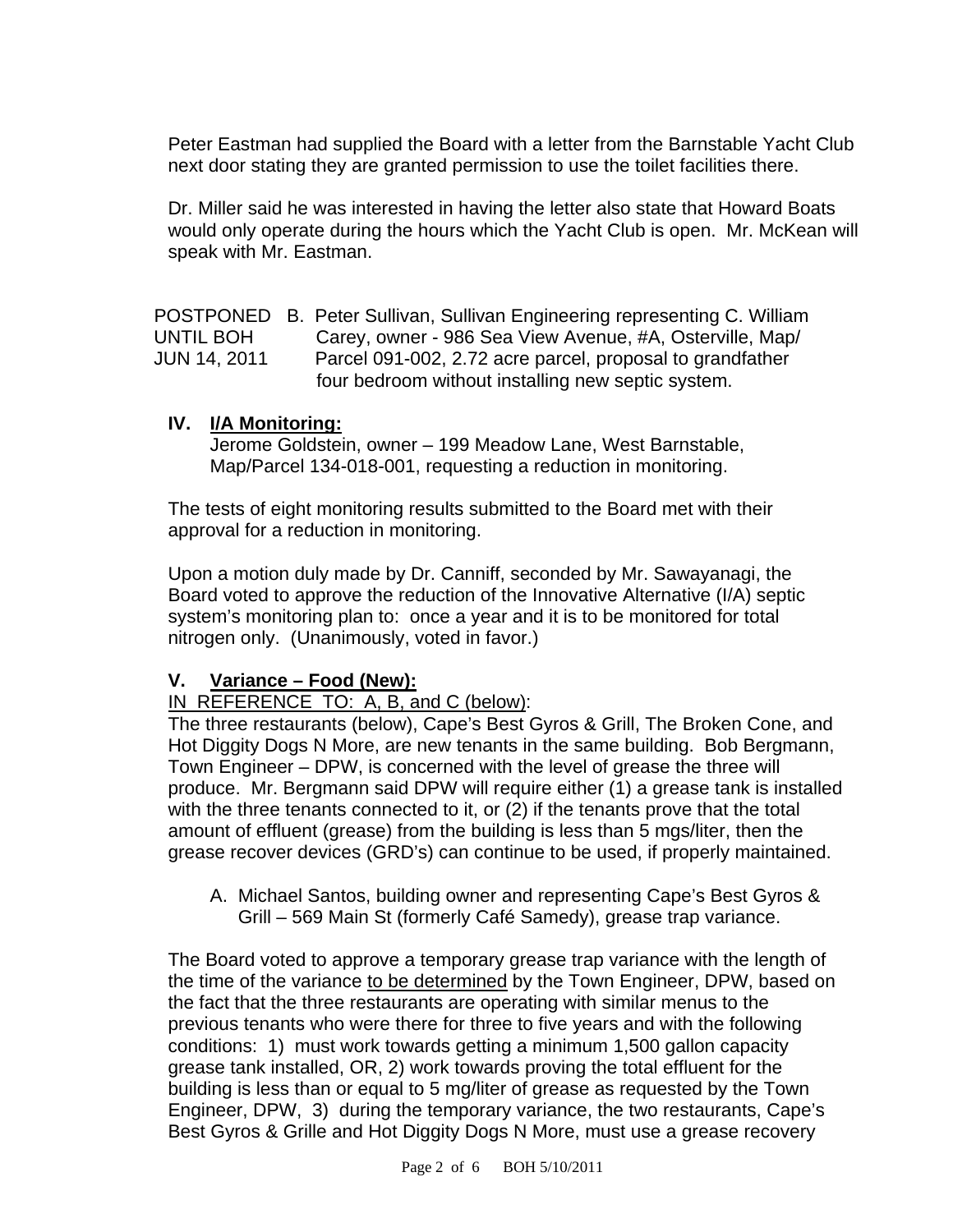device and maintain a grease removal log, and 4) Cape's Best Gyros & Grill will eliminate the use of deep fryers and will use the stove or oven instead, 5) all paper products will be used as serve ware, 6) a grease recovery device (GRD) will be used, 7) a grease removal log will be maintained and easily accessible to the health inspector, and 8) if it is determined that an in-ground grease trap is required, an in-ground minimum 1,500 gallon capacity grease trap shall be installed before the established deadline.

B. Janis and Randy Gold, The Broken Cone – 569 Main Street, Unit# D-1, Hyannis, grease trap variance and increase seats to 29.

Randy Gold, The Broken Cone, is only serving ice cream. The DPW has previously said that the GRD does not have an effect on ice cream and this is not an issue with the sewer lines. The application stated, in error, an increase in seating. McGee's Ice Cream had previously been approved for 29 seats (9 in, 20 out). No vote was necessary for seating. It will be 29 seats, same as prior tenant.

The Board voted to approve a temporary grease trap variance with the length of the time of the variance to be determined by our Town Engineer, DPW, based on the fact that the three restaurants are operating with similar menus to the previous tenants who were there for three to five years and with the following conditions: 1) must work towards getting a minimum 1,500 gallon capacity grease tank installed, OR, 2) work towards proving the total effluent for the building is less than or equal to 5 mg/liter of grease as required by our Town Engineer, DPW, 3) during the temporary variance, the two restaurants, Cape's Best Gyros & Grille and Hot Diggity Dogs N More, must use a grease recovery device and maintain a grease removal log, and 4) Cape's Best Gyros & Grill will eliminate the use of deep fryers and will use the stove or oven instead, 5) all paper products will be used as serve ware, 6) a grease recovery device (GRD) will be used, 7) a grease removal log will be maintained and easily accessible to the health inspector, and 8) if it is determined that an in-ground grease trap is required, an in-ground minimum 1,500 gallon capacity grease trap shall be installed before the established deadline.

C. Tracy Paulas, Hot Diggity Dogs N More – 569 Main Street, Unit# 11-D Hyannis, grease trap variance and air curtain variance.

#### TWO VARIANCES APPROVED.

The Board voted to approve a temporary grease trap variance with the length of the time of the variance to be determined by our Town Engineer, DPW, based on the fact that the three restaurants are operating with similar menus to the previous tenants who were there for three to five years and with the following conditions: 1) must work towards getting a minimum 1,500 gallon capacity grease tank installed, OR, 2) work towards proving the total effluent for the building is less than or equal to 5 mg/liter of grease as required by our Town Engineer, DPW, 3) During the temporary variance, the two restaurants, Cape's Best Gyros & Grille and Hot Diggity Dogs N More, must use a grease recovery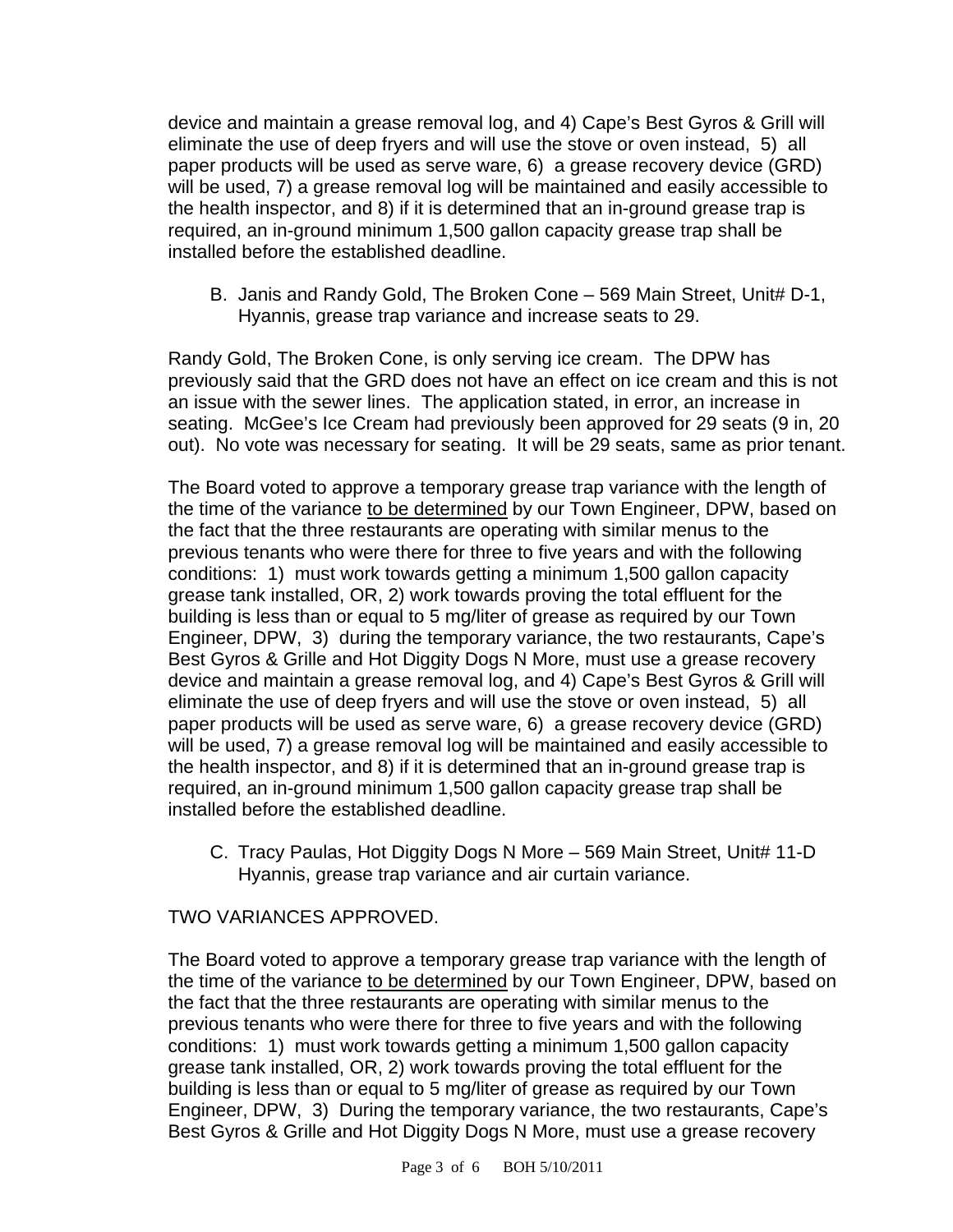device and maintain a grease removal log, and 4) Cape's Best Gyros & Grill will eliminate the use of deep fryers and will use the stove or oven instead, 5) All paper products will be used as serve ware, 6) a grease recovery device (GRD) will be used, 7) a grease removal log will be maintained and easily accessible to the health inspector, and 8) if it is determined that an in-ground grease trap is required, an in-ground minimum 1,500 gallon capacity grease trap shall be installed before the

The Board voted to approve an air curtain variance for the food service window with the following condition: 1) a screen with a spring attached which will prompt the window to close after each use, and 2) the spring will be installed and inspected prior to the June 14, 2011 Board meeting.

D. Rick Bibeault, Mid-Cape Farmers Market, Hyannis, approval to add cheese and meats.

The Board agreed the price for the two permits needed for the summer will be \$200 (\$100 x 2).

Rick withdrew the request for meats as the vendor has backed out.

The proposed cheese is from Shire Brothers, Dartmouth, MA.

Upon a motion duly made by Mr. Sawayanagi, seconded by Dr. Canniff, the Board voted to approve the addition of cheese to the Mid-Cape Farmers Market. It is pasteurized cheese, transported in a refrigerated truck and held in ice at the market. (Unanimously, voted in favor.)

E. Rick Bibeault, Mid-Cape Farmers Market representing Jason O'Toole of Pizza Barbone, Temporary Food Permit for WIC: Jun 8, Jul 6, Aug 10, Sep 7 and Oct 5, 2011.

Rick Bibeault was present.

Upon a motion duly made by Mr. Sawayanagi, seconded by Dr. Canniff, the Board voted to approve a temporary permit to be done as one permit for \$35 covering 5 separate dates. The pizza vendor, Pizza Barbone, is attending the market to do a demonstrate for the WIC program with fresh vegetables and he will also be selling the pizza, so the price of the permit is the \$35 rate. (Unanimously, voted in favor.)

F. Gary Cannon, Waldorf School of Cape Cod's 12<sup>th</sup> Annual Silent and Live Auction, Temporary Food Permit for Cotuit Center for the Arts, Route 28, Cotuit on May 21, 2011.

The Board voted to approve the 8 vendors with the allowance to expand to 12 vendors if they are approved by Mr. McKean, Health Director, and the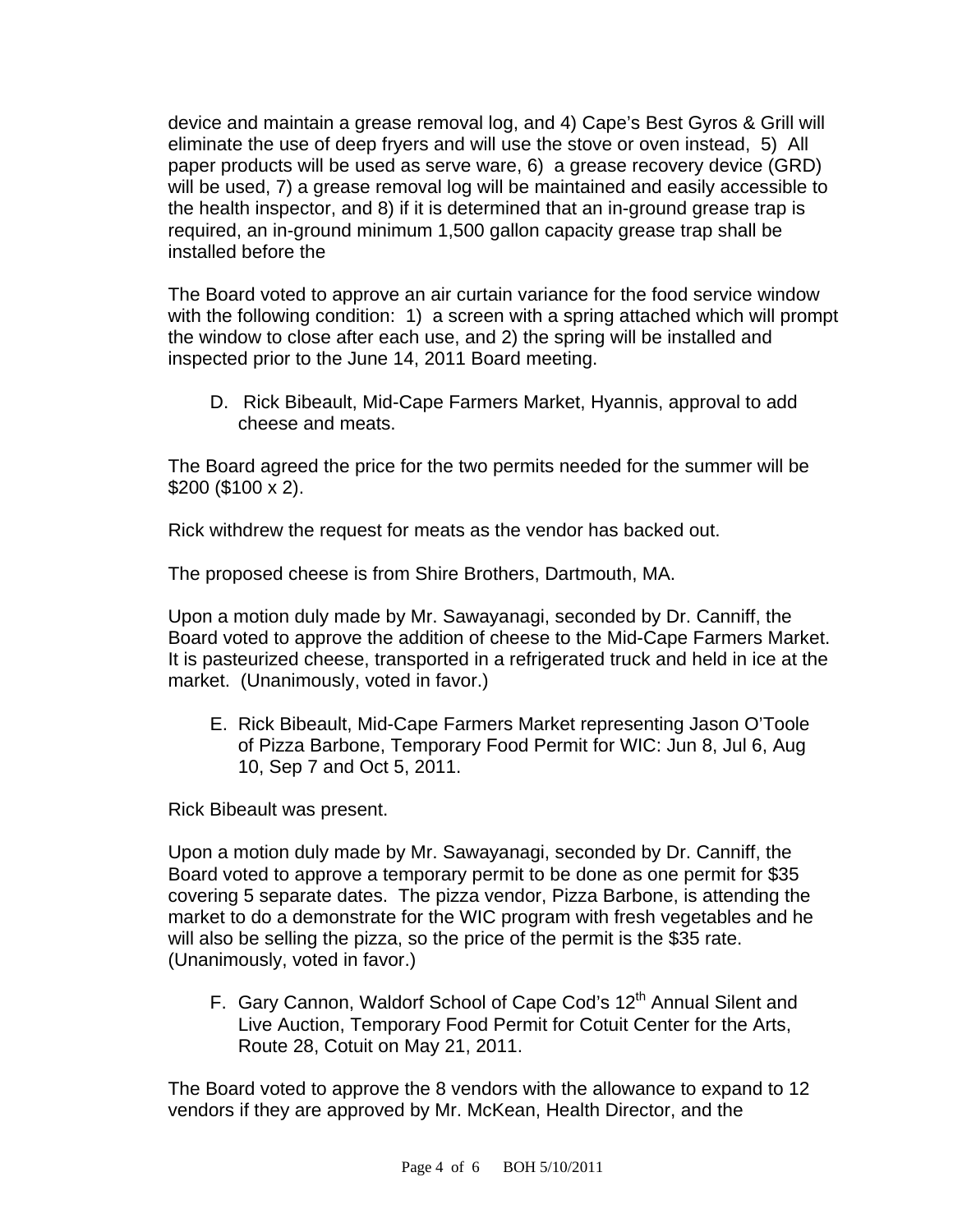paperwork will be required to be submitted to the Health Division a minimum of one week in advance to allow proper time.

G. John Greene representing Oceans 10 – 10 Ocean Street (formerly The Black Spot), Hyannis, grease trap variance.

Mr. Greene was present and said they has eliminated salads off their menu and said they are using all disposable products for serving ware.

The Board voted to approve a grease trap variance…but an investigation is needed to determine whether they have a GRD. The paperwork says that there is a grease "trap" – however, it may be a type error. If they do have a GRD, they must be notified to use a log to track grease removed as this was not mentioned while John Greene was in the meeting. He left very quickly and did not hear the Board state this. (Unanimously, voted in favor.)

G. Jason Warren, Osterville Village Café – 3 Wianno Avenue, Osterville, toilet facility variance.

Jason Warren was present and explained the establishment would be a similar one to the previous owner.

Upon a motion duly made by Dr. Canniff, seconded by Mr. Sawayanagi, the Board voted to approve the toilet facility variance for one toilet. (Unanimously, voted in favor.)

 I. Monty Liu (formerly MenChung Liu), Dragonlite Restaurant – 620 Main Street, Hyannis, variance for the operation of acidification of cooked rice.

Monty Liu was present.

Upon a motion duly made by Mr. Sawayanagi, seconded by Dr. Canniff, the Board voted to approve the variance for HACCP Plan – acidification of cooked rice. (Unanimously, voted in favor.)

# **VI. Septic Installer:**

James Kelley, Dennis, MA

Mr. Kelley does not currently have any licenses under other towns.

Upon a motion duly made by Dr. Canniff, seconded by Mr. Sawayanagi, the Board voted to approve with the condition of the successful results of the completion of the references. (Unanimously, voted in favor.)

#### **VII. Old / New Business:**

A. Board of Health Officers.